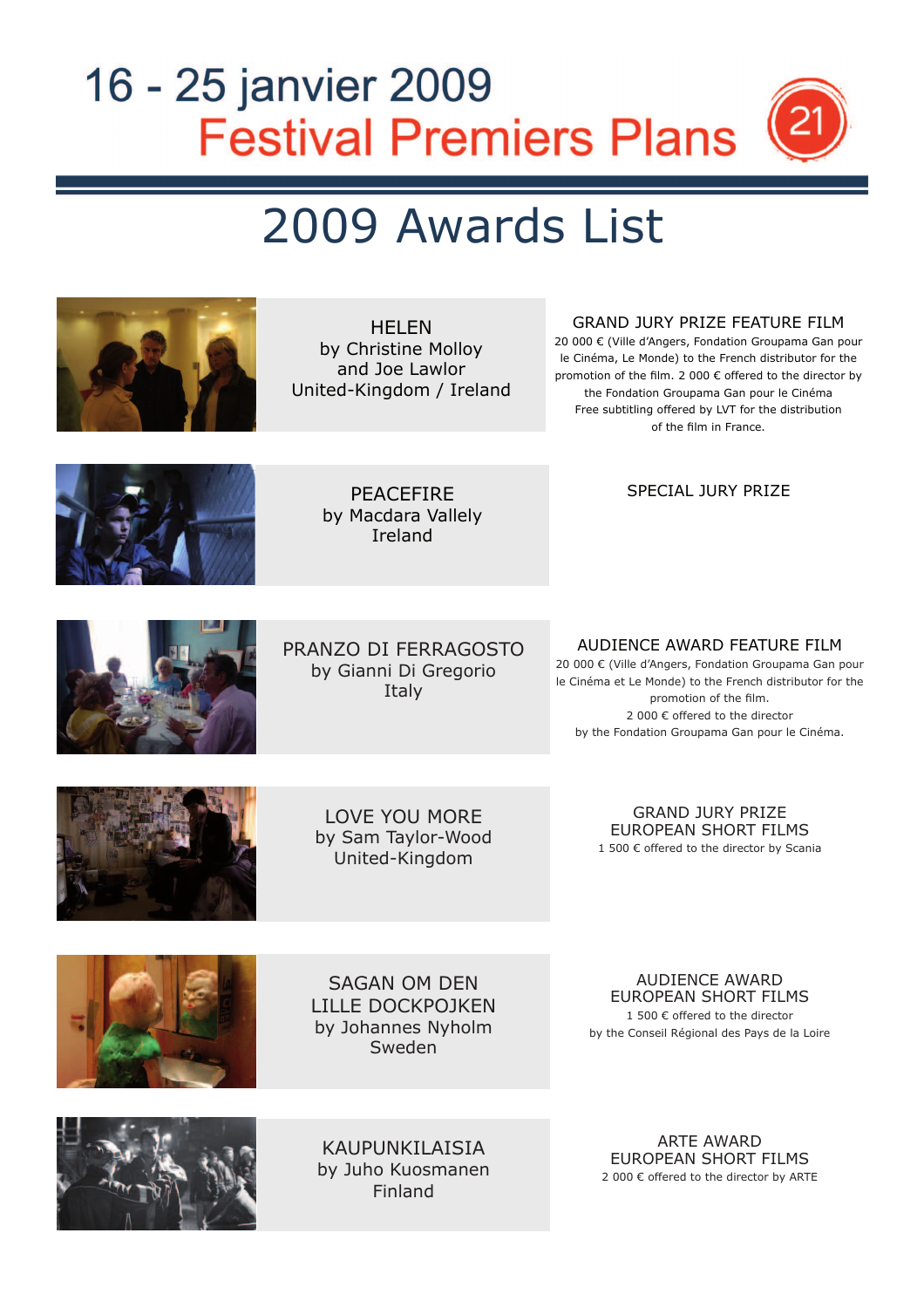

LE THE DE L'OUBLI by Sandra Desmazières France

GRAND JURY PRIZE FRENCH SHORT FILMS

4 000 € in material offered to the director by FUJIFILM



EN DOUCE by Vanessa Lepinard France

### AUDIENCE AWARD FRENCH SHORT FILMS

1 500 € offered to the director by the Conseil Général de Maine-et-Loire



C'EST PLUTOT GENRE JOHNNY WALKER by Olivier Babinet France

#### CCAS AWARD FRENCH SHORT FILMS

2 300 € offered to the director by the Caisse Centrale d'Activités Sociale d'EDF-GDF Reprinting and subtitling of one copy of the film



C'EST PLUTOT GENRE JOHNNY WALKER by Olivier Babinet France

LIBRARIANS AWARD FRENCH SHORT FILMS

1 500 € offered to the director by the Conseil Général de Maine-et-Loire and the Departemental Lending Library



LA PESTE by Benoît Galland, Gildas Le Franc, Olivier Dubocage and Michal Firkowski France

## GRAND JURY PRIZE ANIMATED FILMS

1 500  $\epsilon$  in Air France flying tickets Welcome in residence at the Abbaye de Fontevraud



LA VITA NUOVA by Christophe Gautry and Arnaud Demuynck France / Belgium

ANIMATION JURY Special mention



ORGESTICULANISMUS by Mathieu Labaye Belgium

ANIMATION JURY Special mention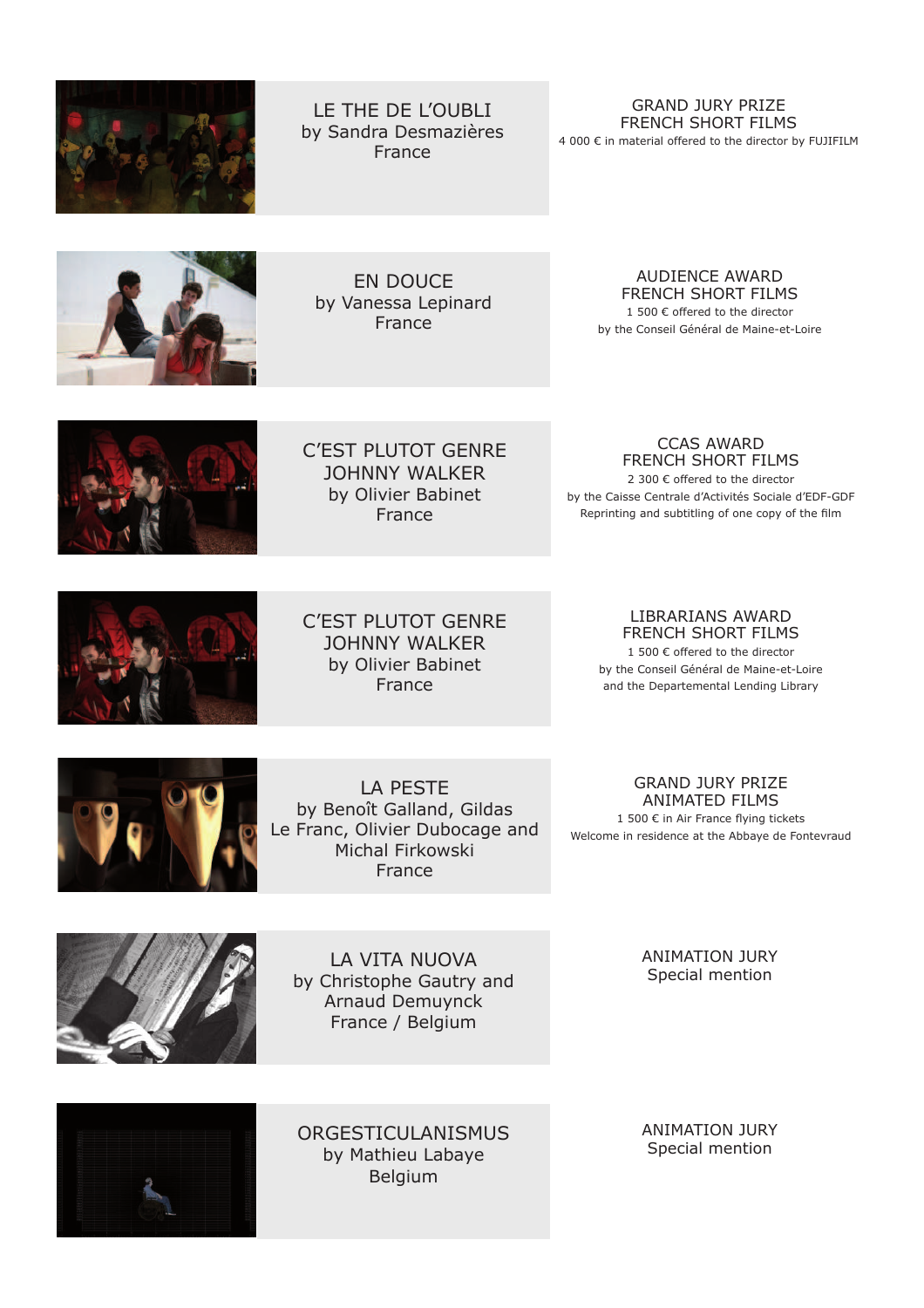

WAS BI FIBT by David Nawrath Germany

# GRAND JURY PRIZE EUROPEAN STUDENT FILMS

1 500 € offered to the director by SNCF Creation of a master copy for television offered by LVT Nomination for the European Film Awards 2009



DAS GROSSE GLUCK **SOZUSAGEN** by Alexander Stecher Austria

AUDIENCE AWARD EUROPEAN STUDENT FILMS 1 500 € offered to the director by Keolis Cotra Angers



STAND UP by Joseph Pierce United-Kingdom

MIKROCINE AWARD / CANAL+ CINEMA EUROPEAN STUDENT FILMS Purchase and broadcasting of the film

by the Mikrocine program of CANAL+

ALLES AUSSER HOREN by Peter Hecker Germany

STUDENTS OF ANGERS AWARD EUROPEAN STUDENT FILMS 1 250 € offered to the director by l'Université d'Angers and l'Université Catholique de l'Ouest



Yuri Rydahencko, Aysenur Kolivar, Sumru Agiryürüyen and Onuk Bozkurt for SONBAHAR by Özcan Alper - Turkey

MUSICAL CREATION AWARD FEATURE FILMS 1 200 € offered to the composer by SACEM



Olivier Babinet and Vincent Pataux for C'EST PLUTOT GENRE JOHNNY WALKER by Olivier Babinet France

MUSICAL CREATION AWARD FRENCH - EUROPEAN SHORT FILMS / STUDENT FILMS Tie 600 € offered to the composer by SACEM



Leszek Mozdzer for REFRENY by Wiola Sowa Poland

MUSICAL CREATION AWARD FRENCH - EUROPEAN SHORT FILMS / STUDENT FILMS Tie 600 € offered to the composer by SACEM